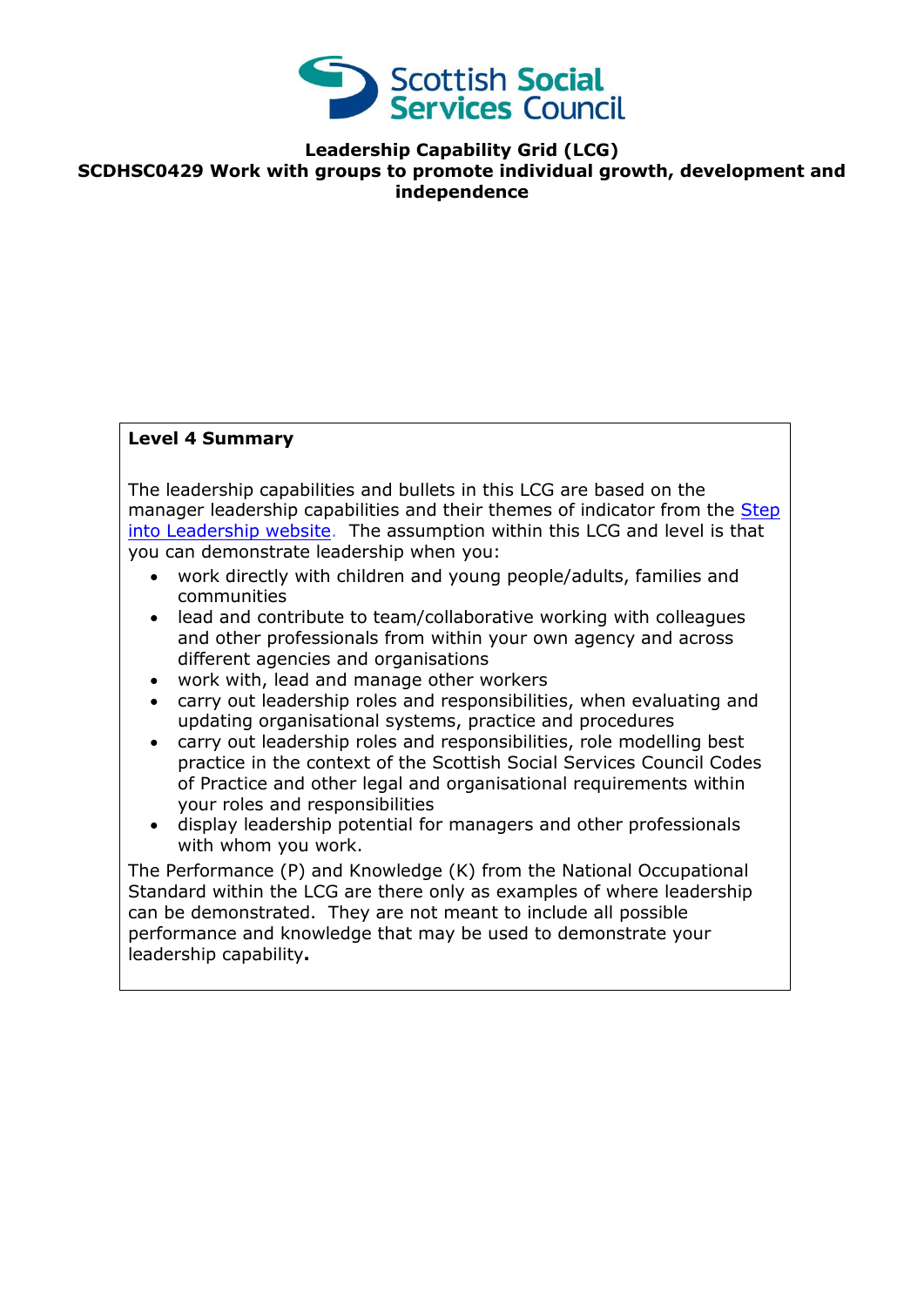

## **Leadership Capability Grid (LCG) SCDHSC0429 Work with groups to promote individual growth, development and independence**

| Leadership<br>capabilities         | When working with groups you can demonstrate leadership<br>capabilities by:                                                                                                                                                                                                                                                                                                                                                                                                                                                                                                                                                                                                                                                                                                                                                  |
|------------------------------------|------------------------------------------------------------------------------------------------------------------------------------------------------------------------------------------------------------------------------------------------------------------------------------------------------------------------------------------------------------------------------------------------------------------------------------------------------------------------------------------------------------------------------------------------------------------------------------------------------------------------------------------------------------------------------------------------------------------------------------------------------------------------------------------------------------------------------|
| <b>Vision</b>                      | Providing a vision for those with whom you work and your organisation<br>when you:<br>• See how best to make a difference when identifying $(P1-3, 17-20, 25, 27)$ ;<br>$K1-5, 11, 16, 24-25, 35-39)$<br>Communicate and promote ownership of the vision when seeking extra<br>$\bullet$<br>support ( $P4,6,28$ ; K20), working with others ( $P28$ ) and recording and<br>reporting (P27-37,43,46; K43-46)<br>Promote public service ethos through active participation and<br>personalisation (P1,2,7,8,11,13,14,15,20-26, K1-5,11,13-19,28,30),<br>when working others and when recoding and reporting ( $P27-37$ )<br>Thinking and planning strategically when demonstrating knowledge and<br>$\bullet$<br>practice of organisational, local and national policies and procedures<br>(P26, 27,32,37; K6,8-9,26-27,32-34) |
| Self-<br>leadership                | Displaying self-leadership when you:<br>• Demonstrate and adapt leadership in response to changing needs and<br>preferences ( $P5,16,20,35-36$ ; K23) and overcoming barriers ( $P20$ )<br>Improve own leadership by seeking advice (P4,6,36; K20,23)<br>$\bullet$<br>Enabling intelligent risk taking when communicating with difficult,<br>$\bullet$<br>complex and sensitive issues ( $P$ 21-26; K15,40-41) and protecting<br>yourself (K31)<br>Demonstrate and promote resilience when adapting practice and<br>$\bullet$<br>overcoming barriers (P5,16,18,20,35-36; K3,4,19,30)<br>Challenge discrimination and oppression ( $P20$ ; K1,4)                                                                                                                                                                              |
| <b>Motivating</b><br>and inspiring | Motivating and inspiring others when you:<br>• Inspire people by personal example (P10,28; K14-20)<br>• Recognise and value the contribution of others ( $P$ 4,6,36; K9-10,20)<br>• Support the creation of a learning and performance culture ( $P4, 6, 8, 18$ ,<br>20,23,25,27-28,31; K16-20,23,39)                                                                                                                                                                                                                                                                                                                                                                                                                                                                                                                        |
| <b>Empowering</b>                  | Empowering people when you:<br>Enable leadership at all levels (P1,2,4,6-7,20,21,25,27,31; K8-9,16-20)<br>Driving the creation of a knowledge and management culture by<br>seeking and providing information to enable understanding<br>$(P4, 6, 8, 25, 31, 33 - 36; K16 - 20, 23, 39)$<br>Promote professional autonomy (P1-3,17-20,25,27; K16-20,23-25)<br>Involve people in development and improvement (P20; K16-20)                                                                                                                                                                                                                                                                                                                                                                                                     |